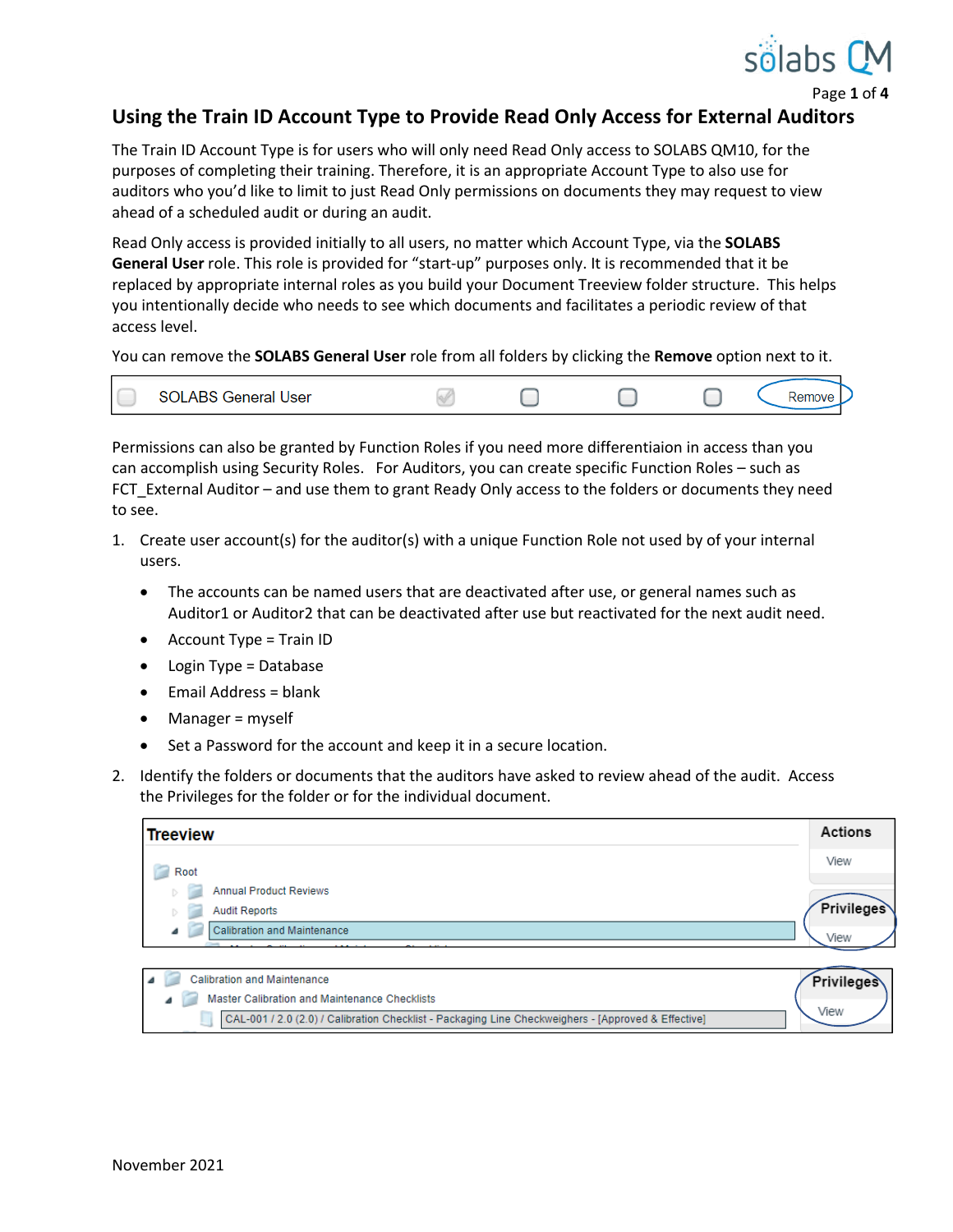

Page **2** of **4**

## **Using the Train ID Account Type to Provide Read Only Access for External Auditors**

 On the next screen choose Modify Privileges. If this option is not listed, you must first select Remove Inheritance.

|                                          |                  |                       |          | Status:    | Custom |                          |
|------------------------------------------|------------------|-----------------------|----------|------------|--------|--------------------------|
|                                          |                  |                       |          |            |        | <b>Actions</b>           |
| <b>Folder Details</b>                    |                  |                       |          |            |        | <b>View</b>              |
| <b>Name: Clinical Documents</b>          |                  |                       |          |            |        |                          |
| <b>Description:</b> <empty></empty>      |                  |                       |          |            |        | <b>Privileges</b>        |
| <b>Location: /Root</b>                   |                  |                       |          |            |        | <b>View</b>              |
|                                          |                  |                       |          |            |        | <b>Modify Privileges</b> |
| <b>Current Privileges</b>                |                  |                       |          |            |        | Set Inheritance          |
| Role                                     | <b>Read Only</b> | Review/Approve Modify |          | Administer |        |                          |
| <b>SOLABS Document Administrator</b>     | W                | Ø                     | W        | ∞          |        |                          |
| <b>SOLABS System Administrator</b>       | $\sqrt{2}$       | ⊛                     | $\omega$ | Ø          |        |                          |
| FCT Associate Director Quality Assurance | Ø                | ∞                     | W        | œ          |        |                          |
| <b>SEC Clinical Operations</b>           | $\sqrt{2}$       | $\circledcirc$        | $\omega$ | ı.         |        |                          |
| FCT_Director Regulatory Affairs          | Ø                | ∞                     |          | œ          |        |                          |
| <b>FCT</b> Manager Regulatory Affairs    | W                | M                     |          |            |        |                          |

• The selection boxes next to all Roles at your organization will be enabled. Check Read Only permissions for Auditors by selecting the Function Role you created for that purpose on all folders and/or documents that the auditors have asked to see.

|        | Change Privileges                           |
|--------|---------------------------------------------|
|        |                                             |
| $\Box$ | <b>FCT</b> Equipment Calibration Technician |
| $\sim$ | <b>FCT External Auditor</b>                 |
|        | <b>FCT</b> External Consultant              |

- 3. Send an email to the Auditors with the URL to your SOLABS QM10 instance, along with instructions on:
	- How to log into SOLABS QM10 with their assigned username and password. (We do not recommend sharing the password by email except in the form of an image pasted into the email.)
	- How to navigate to the documents they have requested to review. There are options here as well.

| Navigation through the Treeview folder structure | <b>Treeview</b>                    |  |
|--------------------------------------------------|------------------------------------|--|
|                                                  | Root                               |  |
|                                                  | <b>Annual Product Reviews</b>      |  |
|                                                  | <b>Audit Reports</b>               |  |
|                                                  | <b>Calibration and Maintenance</b> |  |
|                                                  | <b>Clinical Documents</b>          |  |
|                                                  | <b>Corporate Policies</b>          |  |

o Use of the Search field to type in the Document Control Number or Name

|                                | Search |
|--------------------------------|--------|
| <b>Public Search Queries</b>   |        |
| <b>Document Control Number</b> | Docume |
| Process ID                     |        |
| Document Name                  |        |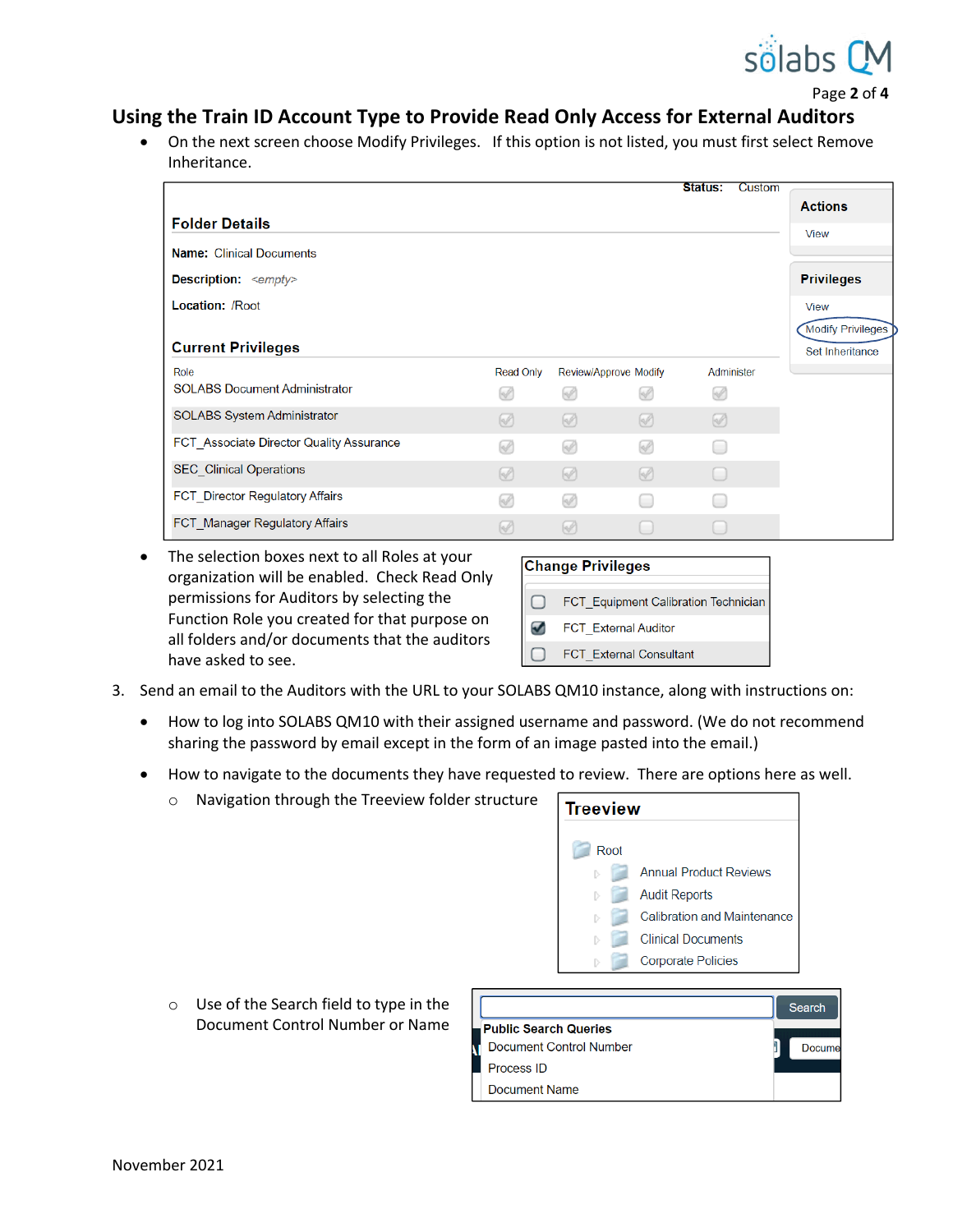

Page **3** of **4**

## **Using the Train ID Account Type to Provide Read Only Access for External Auditors**

 $\circ$  Create some Saved Search Queries for the account(s) that will bring up the requested documents. For instructions on creating and saving search queries refer to Page 4 of this document or to *SOLABS QM10: Guide to the Document Section for General Users*.



- Any length of time that they have for review of the documents before their account will be deactivated.
- 4. After the allotted time has passed or perhaps after confirming with the auditor(s) that the document review is complete:
	- For generic accounts such as Auditor1 or Auditor2, log into the account(s) and deactivate them until you need them again.
	- For named accounts, log into the account(s) and deactivate them.
	- Go to the Folders or Documents where you had enabled Read Only access for the auditor's Function Role and uncheck that listing. If this is a folder that you often need to provide auditor access for, you can leave it enabled to save time the next time you assign that Function Role to an auditor account.